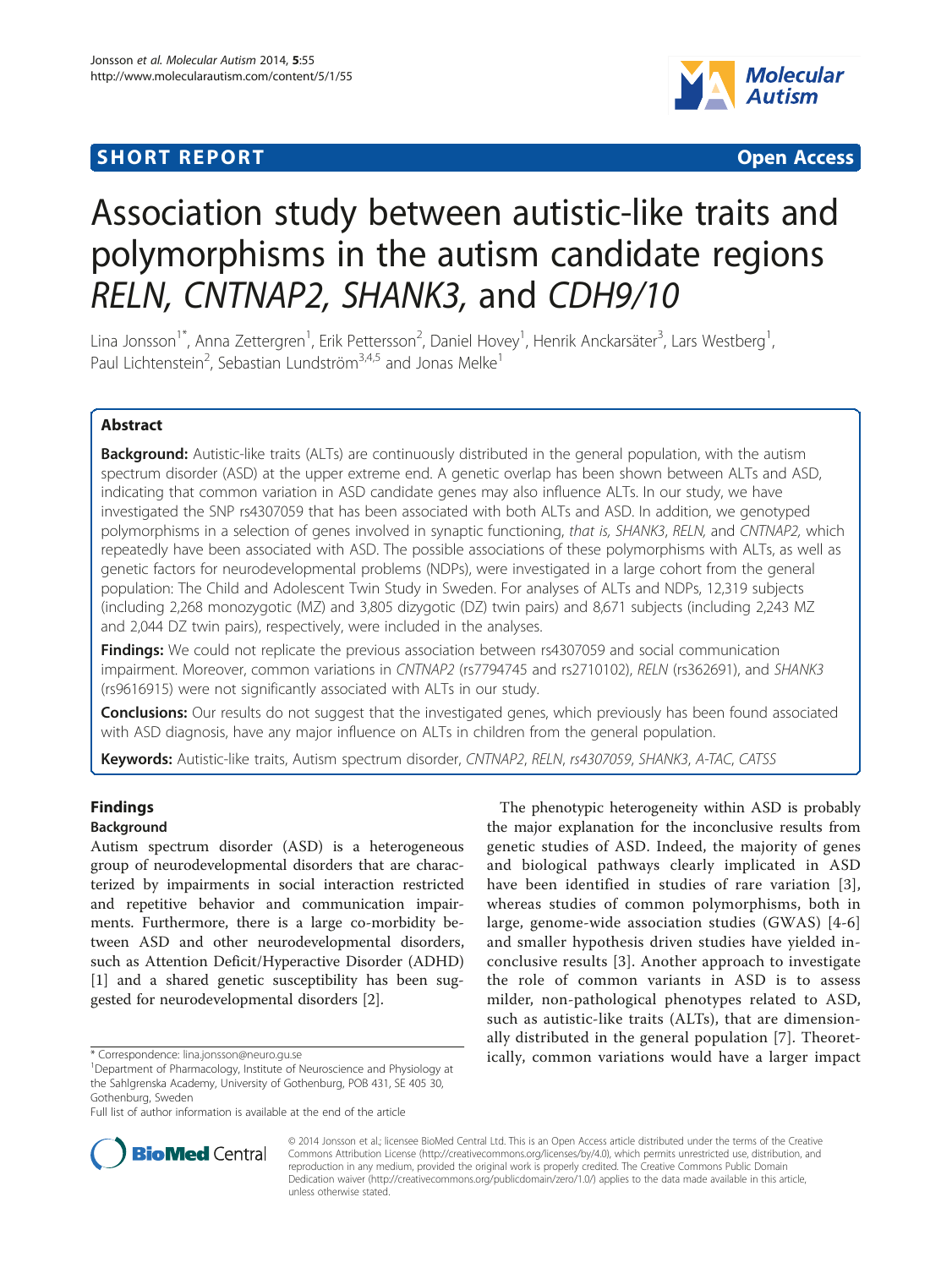for ALTs than for severe ASD [[3](#page-7-0)], and this approach also allows for analyses of the genetics for different aspects of the autistic phenotype separately [[8\]](#page-7-0). Indeed, it has been shown that ALTs and clinical ASD are etiologically related [[7](#page-7-0)] and one example of a single nucleotide polymorphism (SNP) that has been associated both with ASD [\[5](#page-7-0)] and social interaction impairment is a SNP (rs4307059) between the genes Cadherin 9 and 10 (CDH9 and CDH10) [\[9\]](#page-7-0). Also, a SNP (rs2710102) in the Contactin associated protein-like 2 (CNTNAP2) has been shown to affect language development in the general population [\[10\]](#page-8-0) and age at first word in children with ASD [\[11\]](#page-8-0).

Genetically determined abnormalities in neurodevelopment and synaptic functioning are increasingly recognized as a cause of ASD. Although these findings primarily are based on rare mutations identified in ASD families [\[12](#page-8-0)-[14\]](#page-8-0), there is evidence for an influence of also common polymorphisms in ASD [[3\]](#page-7-0). In the present study we initially evaluated the association between common variation in three genes involved in neurodevelopment and/or synaptic function, that is, CNTNAP2, SH3, and multiple ankyrin repeat domains 3 (SHANK3) and Reelin (RELN), and continuous measures of ALTs. Second, we investigated the possible influence of rs4307059 (between CDH9 and CDH10) and rs2710102 (CNTNAP2) on both ALTs and ASD. Finally, we explored the influence of the five SNPs on neurodevelopmental problems (NDPs). Thus, the purpose of our study was to expand and partly replicate previous findings regarding these SNPs in autism related phenotypes.

## Subjects and methods

## Participants and measurements

The subjects in our study are part of The Child and Adolescent Twin Study in Sweden (CATSS) that is focusing on neurodevelopmental problems in children [[15\]](#page-8-0). Our sample from the CATSS included 2,301 monozygotic (MZ) twin pairs, 3,870 dizygotic (DZ) twin pairs, and 84 subjects included without their co-twin. From this sample, we have excluded 107 subjects due to documented brain damage or a known genetic syndrome; a total of 12,319 subjects were included in our analyses of ALTs. For analysis of NDPs a total of 8,671 subjects were included: 2,243 MZ and 2,044 DZ twin pairs, and 97 subjects without their co-twin. The CATSS study has ethical approval from the Karolinska Institutet Ethical Review Board, and informed consent was obtained from the participants.

The parental questionnaire Autism-Tics, ADHD, and other Co-morbidities inventory (A-TAC) was answered by the parents in connection to their twins' 9th or 12th birthday [[16,17\]](#page-8-0); 70% are 9 years old  $(N = 8,623)$  and 30% are 12 years old  $(N = 3,696)$  at the time of testing. The A-TAC consists of 96 questions, of which 17 measure

ALTs: six questions correspond to the language impairment, six to the social interaction impairment, and five to restricted and repetitive behavior. The A-TAC score can also be used as a proxy for a clinical ASD diagnosis if the children score higher than 8.5 points on the scale  $(N = 90)$ in our sample) [\[17](#page-8-0)]. Furthermore, 53 items in the A-TAC have been used to identify a general genetic factor, that is, a factor that consists of all neurodevelopmental problems (NDPs) as well as three genetic subfactors (tics and autism, hyperactivity, and learning problems) that were independent of the general genetic factor and primarily identified by a smaller number of specific symptoms [[18](#page-8-0)]. These four factors were based on over 6,500 twin pairs and were designed to have 100% heritability by fixing the correlations across twin pairs at their expected genetic pedigree (that is, at  $r = 1.0$  for MZ and at  $r = 0.50$  for DZ twins). Since the calculations are based on a heritability estimate that is twice the difference between MZ and DZ twins, the factors end up having 100% heritability. Please note that the 100% heritability is a statistical routine to maximize factor loading, rather than an actual estimate of the heritability of these traits. By relying on the expected twin correlations, factor analysis identified the specific set of weights for the items that were perfectly heritable. Because one factor had substantial and positive weights on all 53 items, it was considered general, that is, all symptoms partly shared the same genetic origin. Given that these factors were entirely genetic in origin, their associations with specific candidate genes may emerge more clearly.

## Genotyping and statistical analyses

Five single nucleotide polymorphisms (SNPs) in the genes CNTNAP2 (rs2710102 and rs7794745), RELN (rs362691), SHANK3 (rs9616915), and rs4307059 between CDH9 and CDH10 were genotyped. DNA was extracted from saliva using OraGene DNA Self-collection Kit (DNA Genotek Inc., Ottawa, Canada) and the SNPs were genotyped using the Kompetitive Allele Specific PCR (KASP) Genotyping System (LGC Genomics, Herts, UK). All of the SNPs were in Hardy-Weinberg Equilibrium  $(P > 0.01)$  and the genotyping success rate was above 97%.

Statistical association, for ALTs and NDPs, were estimated using linear mixed effect models in the MIXED procedure (PROC MIXED) and for the case–control analyses we used the GLIMMIX procedure of SAS 9.3 (SAS Institute, Inc., Cary, NC, USA). Both of these models allowed us to adjust for the dependent nature of the twin observations, that is, A-TAC scores from all genotyped subjects were included in the analyses. For the MIXED procedure, the genotypes were coded as quantitative measures  $(0 = \text{major}$  allele homozygote,  $1 = \text{hetero}$ zygote, and 2 = minor allele homozygote) and effect sizes are presented as the regression coefficients for these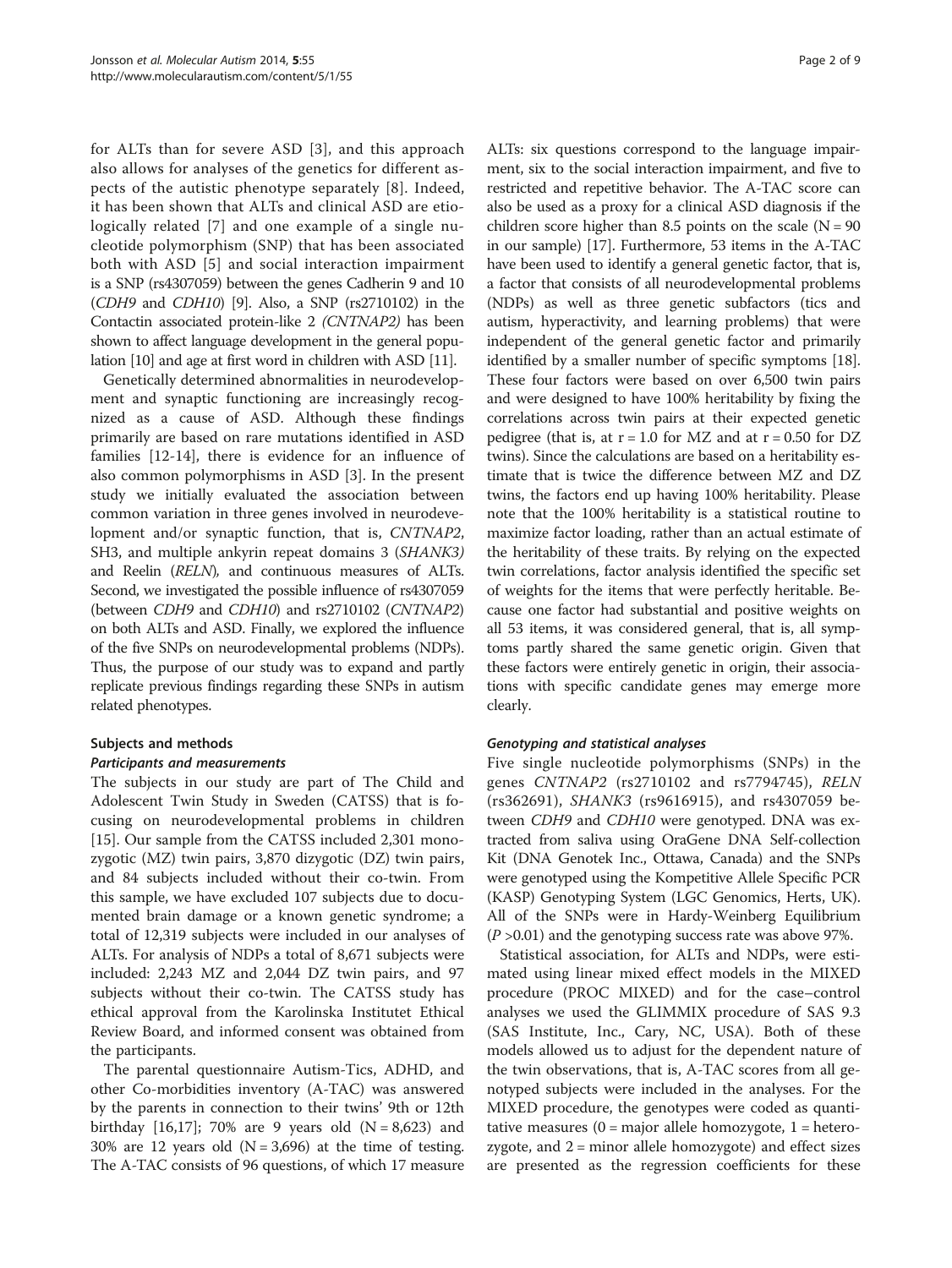## <span id="page-2-0"></span>Table 1 Association between five SNPs and autistic-like traits

|                                   |             | Autistic-like traits <sup>a</sup> |       |                                  |       |                                      |       |                                  | Autistic-like traits domains     |                                               |                                  |                                  |                                            |                                |                                  |                                  |                                  |
|-----------------------------------|-------------|-----------------------------------|-------|----------------------------------|-------|--------------------------------------|-------|----------------------------------|----------------------------------|-----------------------------------------------|----------------------------------|----------------------------------|--------------------------------------------|--------------------------------|----------------------------------|----------------------------------|----------------------------------|
|                                   |             |                                   |       |                                  |       |                                      |       |                                  |                                  | Restricted & repetitive behavior <sup>a</sup> |                                  |                                  | Social interaction impairment <sup>a</sup> |                                |                                  | Language impairment <sup>a</sup> |                                  |
| Gene/<br><b>SNP</b>               | <b>MAF</b>  | Genotype N                        |       | All                              | N     | <b>Boys</b>                          | N     | Girls                            | All                              | <b>Boys</b>                                   | Girls                            | All                              | <b>Boys</b>                                | <b>Girls</b>                   | All                              | <b>Boys</b>                      | Girls                            |
| CDH9/10                           |             |                                   |       |                                  |       |                                      |       |                                  |                                  |                                               |                                  |                                  |                                            |                                |                                  |                                  |                                  |
| rs4307059 0.37                    | (C)         | C/C                               |       | 1,663 0.68 (1.37)                | 796   | 0.86(1.63)                           | 867   | 0.50(1.06)                       | 0.23(0.57)                       | 0.31(0.69)                                    | 0.16(0.42)                       | 0.23(0.57)                       | 0.29(0.64)                                 | 0.18(0.49)                     | 0.21(0.52)                       | 0.27(0.59)                       | 0.16(0.43)                       |
|                                   |             | T/C                               |       | 5,564 0.73 (1.44)                | 2,820 | 0.91(1.66)                           |       | 2,744 0.54 (1.14)                | 0.23(0.57)                       | 0.30(0.66)                                    | 0.16(0.45)                       | 0.25(0.58)                       | 0.30(0.64)                                 | 0.21(0.50)                     | 0.24(0.57)                       | 0.30(0.65)                       | 0.18(0.46)                       |
|                                   |             | T/T                               | 4,766 | 0.67(1.36)                       | 2,391 | 0.85(1.64)                           |       | 2,375 0.50 (0.98)                | 0.21(0.55)                       | 0.28(0.65)                                    | 0.14(0.40)                       | 0.24(0.58)                       | 0.29(0.68)                                 | 0.19(0.45)                     | 0.22(0.54)                       | 0.27(0.62)                       | 0.17(0.44)                       |
| $P$ value                         |             |                                   |       | 0.737                            |       | 0.634                                |       | 0.724                            | 0.160                            | 0.302                                         | 0.162                            | 0.793                            | 0.762                                      | 0.669                          | 0.725                            | 0.704                            | 0.357                            |
| Effect size (CI 95%) <sup>c</sup> |             |                                   |       | 0.007<br>$(-0.033,$<br>0.047     |       | 0.016<br>$(-0.051,$<br>0.083)        |       | 0.007<br>$(-0.033,$<br>0.048     | 0.011<br>$(-0.004,$<br>0.027     | 0.014<br>$(-0.013,$<br>0.041)                 | 0.011<br>$(-0.005,$<br>0.028     | $-0.002$<br>$(-0.018,$<br>0.014) | $-0.004$<br>$(-0.03,$<br>0.022)            | 0.004<br>$(-0.014,$<br>0.022)  | 0.003<br>$(-0.019,$<br>0.013)    | 0.005<br>$(-0.020)$<br>0.030)    | $-0.008$<br>$(-0.026,$<br>0.009) |
| CNTNAP2                           |             |                                   |       |                                  |       |                                      |       |                                  |                                  |                                               |                                  |                                  |                                            |                                |                                  |                                  |                                  |
| rs2710102 0.48                    | (G)         | A/A                               |       | 3,248 0.69 (1.37)                |       | 1,618 0.87 (1.63)                    |       | 1,630 0.52 (1.03)                | 0.22(0.57)                       | 0.29(0.68)                                    | 0.15(0.43)                       | 0.25(0.57)                       | 0.30(0.65)                                 | 0.20(0.48)                     | 0.22(0.53)                       | 0.27(0.61)                       | 0.17(0.42)                       |
|                                   |             | A/G                               |       | 5,976 0.70 (1.41)                | 2.998 | 0.88(1.68)                           |       | 2,978 0.52 (1.04)                | 0.22(0.56)                       | 0.29(0.66)                                    | 0.15(0.42)                       | 0.24(0.58)                       | 0.29(0.66)                                 | 0.20(0.47)                     | 0.23(0.57)                       | 0.29(0.65)                       | 0.18(0.46)                       |
|                                   |             | G/G                               |       | 2,752 0.73 (1.45)                | 1,382 | 0.90(1.60)                           |       | 1,370 0.55 (1.24)                | 0.23(0.58)                       | 0.31(0.65)                                    | 0.16(0.47)                       | 0.25(0.58)                       | 0.29(0.64)                                 | 0.21(0.51)                     | 0.24(0.56)                       | 0.30(0.62)                       | 0.18(0.49)                       |
| $P$ value                         |             |                                   |       | 0.523                            |       | 0.652                                |       | 0.727                            | 0.593                            | 0.566                                         | 0.880                            | 0.827                            | 0.653                                      | 0.766                          | 0.336                            | 0.368                            | 0.542                            |
| Effect size (CI 95%) <sup>c</sup> |             |                                   |       | 0.013<br>$(-0.026.$<br>0.052)    |       | 0.015<br>$(-0.050,$<br>0.080         |       | 0.007<br>$(-0.033,$<br>0.048     | 0.004<br>$(-0.011.$<br>0.020     | 0.008<br>$(-0.018,$<br>0.033)                 | $-0.001$<br>$(-0.017,$<br>0.015  | $-0.002$<br>$(-0.018,$<br>0.014) | $-0.006$<br>$(-0.031,$<br>0.020)           | 0.003<br>$(-0.015,$<br>0.020   | 0.008<br>$(-0.008,$<br>0.023)    | 0.011<br>$(-0.013,$<br>0.036     | 0.006<br>$(-0.012,$<br>0.023)    |
| rs7794745 0.36                    | (T)         | A/A                               |       | 5,004 0.72 (1.46)                | 2.475 | 0.92(1.73)                           |       | 2.529 0.53 (1.10)                | 0.24(0.60)                       | 0.32(0.71)                                    | 0.16(0.44)                       | 0.25(0.59)                       | 0.30(0.67)                                 | 0.19(0.49)                     | 0.24(0.57)                       | 0.29(0.65)                       | 0.19(0.47)                       |
|                                   |             | T/A                               |       | 5.533 0.70 (1.41)                | 2.807 | 0.87(1.63)                           |       | 2,726 0.53 (1.13)                | 0.22(0.55)                       | 0.28(0.63)                                    | 0.15(0.44)                       | 0.26(0.59)                       | 0.30(0.66)                                 | 0.21(0.50)                     | 0.23(0.56)                       | 0.29(0.64)                       | 0.17(0.46)                       |
|                                   |             | T/T                               |       | 1,564 0.67 (1.23)                | 779   | 0.82(1.44)                           | 785   | 0.51(0.97)                       | 0.22(0.52)                       | 0.29(0.59)                                    | 0.15(0.42)                       | 0.22(0.50)                       | 0.25(0.58)                                 | 0.20(0.42)                     | 0.22(0.51)                       | 0.28(0.59)                       | 0.16(0.41)                       |
| $P$ value                         |             |                                   |       | 0.102                            |       | $0.045^{\rm b}$                      |       | 0.744                            | 0.126                            | 0.081                                         | 0.847                            | 0.309                            | 0.050 <sup>b</sup>                         | 0.311                          | 0.182                            | 0.299                            | 0.480                            |
| Effect size (CI 95%) <sup>c</sup> |             |                                   |       | $-0.034$<br>$(-0.075,$<br>0.007) |       | $-0.069$<br>$(-0.136,$<br>$-0.001$ ) |       | 0.007<br>$(-0.035,$<br>0.049     | $-0.013$<br>$(-0.029,$<br>0.004) | $-0.024$<br>$(-0.051,$<br>0.003)              | $-0.002$<br>$(-0.018,$<br>0.015) | $-0.009$<br>$(-0.025,$<br>0.008  | $-0.026$<br>$(-0.053,$<br>$< 0.001$ )      | 0.009<br>$(-0.009,$<br>0.028   | $-0.011$<br>$(-0.027,$<br>0.005) | $-0.014$<br>$(-0.039)$<br>0.012) | $-0.007$<br>$(-0.025,$<br>0.012) |
| <b>RELN</b>                       |             |                                   |       |                                  |       |                                      |       |                                  |                                  |                                               |                                  |                                  |                                            |                                |                                  |                                  |                                  |
| rs362691                          | 0.13<br>(C) | C/C                               | 211   | 0.65(1.34)                       | 107   | 0.66(1.11)                           | 104   | 0.63(1.54)                       | 0.22(0.56)                       | 0.25(0.54)                                    | 0.18(0.58)                       | 0.25(0.55)                       | 0.24(0.44)                                 | 0.25(0.65)                     | 0.18(0.45)                       | 0.17(0.41)                       | 0.20(0.49)                       |
|                                   |             | C/G                               | 2.629 | 0.68(1.39)                       | 1,267 | 0.89(1.69)                           | 1.362 | 0.49(1.01)                       | 0.21(0.56)                       | 0.30(0.68)                                    | 0.14(0.40)                       | 0.24(0.60)                       | 0.31(0.71)                                 | 0.18(0.46)                     | 0.22(0.54)                       | 0.29(0.61)                       | 0.16(0.46)                       |
|                                   |             | G/G                               | 9.139 | 0.71(1.40)                       | 4.615 | 0.88(1.63)                           |       | 4,524 0.53 (1.09)                | 0.22(0.56)                       | 0.29(0.66)                                    | 0.15(0.43)                       | 0.25(0.57)                       | 0.29(0.64)                                 | 0.20(0.48)                     | 0.23(0.56)                       | 0.29(0.64)                       | 0.18(0.45)                       |
| $P$ value                         |             |                                   |       | 0.338                            |       | 0.629                                |       | 0.659                            | 0.350                            | 0.739                                         | 0.612                            | 0.944                            | 0.835                                      | 0.980                          | 0.282                            | 0.306                            | 0.659                            |
| Effect size (CI 95%) <sup>c</sup> |             |                                   |       | $-0.028$<br>$(-0.086,$<br>0.03)  |       | $-0.024$<br>$(-0.12,$<br>0.072       |       | $-0.013$<br>$(-0.073,$<br>0.046) | $-0.011$<br>$(-0.034,$<br>0.012) | $-0.007$<br>$(-0.045,$<br>0.032)              | $-0.006$<br>$(-0.03,$<br>0.017   | $-0.001$<br>$(-0.024,$<br>0.022  | 0.004<br>$(-0.034,$<br>0.042               | < 0.001<br>$(-0.026,$<br>0.026 | $-0.013$<br>$(-0.036,$<br>0.010  | $-0.019$<br>$(-0.056)$<br>0.018  | $-0.006$<br>$(-0.032,$<br>0.020  |

SHANK3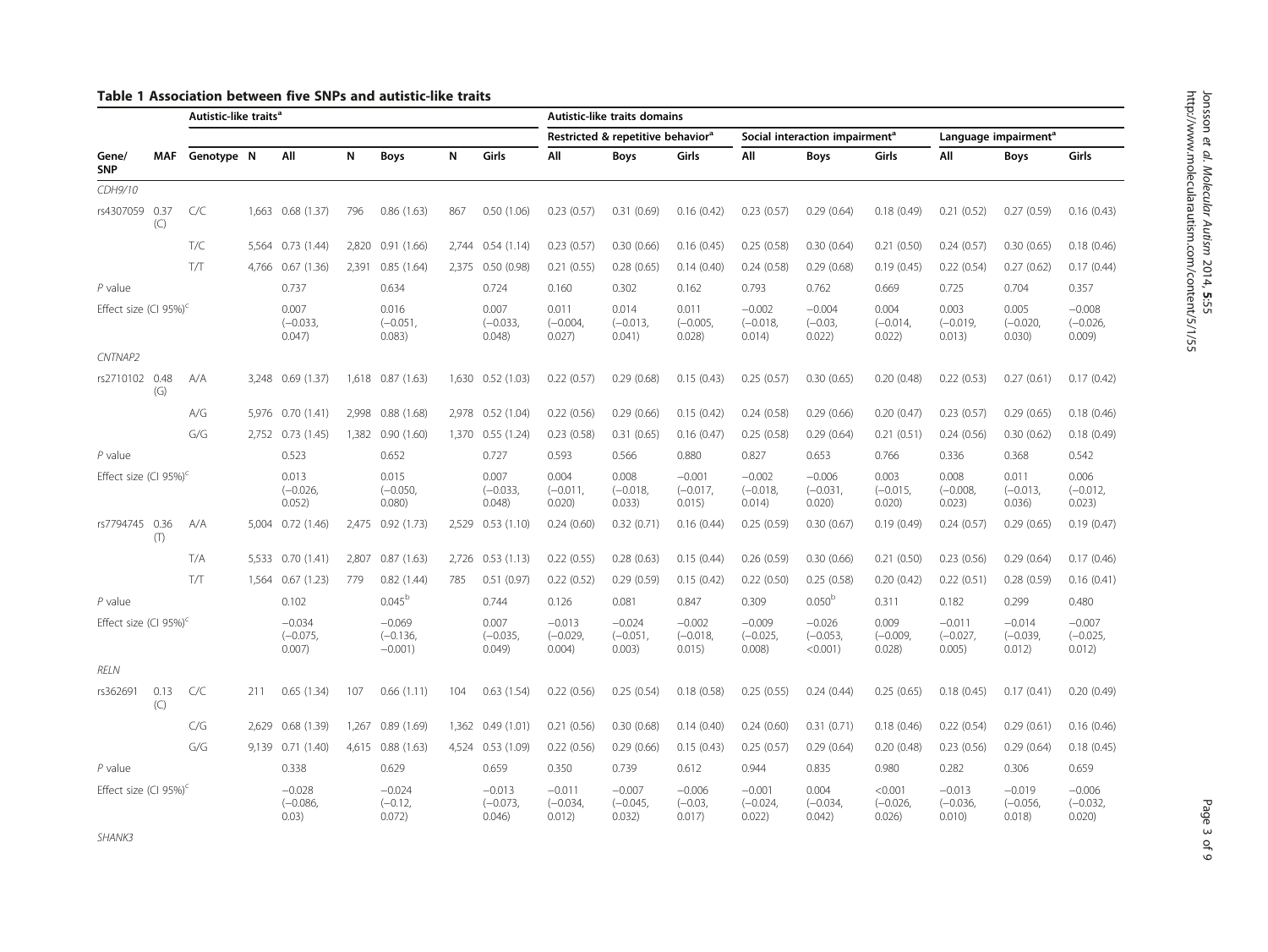## Table 1 Association between five SNPs and autistic-like traits (Continued)

| rs9616915 0.49<br>(T)    | C/C |       | 3.116 0.74 (1.53)                | .589  | 0.96(1.84)                      | 1.527 | 0.52(1.07)                       | 0.23(0.60)                       | 0.32(0.72)                      | 0.14(0.43)                       | 0.27(0.62)                       | 0.33(0.73)                       | 0.20(0.48)                      | 0.24(0.58)                       | 0.31(0.68)                   | 0.18(0.44)                       |
|--------------------------|-----|-------|----------------------------------|-------|---------------------------------|-------|----------------------------------|----------------------------------|---------------------------------|----------------------------------|----------------------------------|----------------------------------|---------------------------------|----------------------------------|------------------------------|----------------------------------|
|                          | CЛ  |       | 5.839 0.68 (1.32)                | 2.906 | 0.83(1.51)                      |       | 2,933 0.53 (1.08)                | 0.22(0.56)                       | 0.29(0.65)                      | 0.16(0.44)                       | 0.24(0.54)                       | 0.28(0.60)                       | 0.20(0.47)                      | 0.22(0.52)                       | 0.26(0.58)                   | 0.18(0.45)                       |
|                          | T/T | 2.927 | 0.68 (1.38)                      | .461  | 0.88(1.62)                      |       | 1,466 0.49 (1.04)                | 0.21(0.53)                       | 0.29(0.62)                      | 0.14(0.41)                       | 0.24(0.56)                       | 0.28(0.64)                       | 0.19(0.48)                      | 0.24(0.57)                       | 0.31<br>(0.67)               | 0.16(0.45)                       |
| $P$ value                |     |       | 0.194                            |       | 0.425                           |       | 0.445                            | 0.182                            | 0.274                           | 0.662                            | 0.164                            | 0.184                            | 0.778                           | 0.840                            | 0.637                        | 0.438                            |
| Effect size (CI 95%) $c$ |     |       | $-0.026$<br>$(-0.064,$<br>0.013) |       | $-0.026$<br>$(-0.089,$<br>0.038 |       | $-0.015$<br>$(-0.055,$<br>0.024) | $-0.010$<br>$(-0.026,$<br>0.005) | $-0.014$<br>$(-0.04,$<br>0.011) | $-0.004$<br>$(-0.019,$<br>0.012) | $-0.011$<br>$(-0.027,$<br>0.005) | $-0.017$<br>$(-0.042,$<br>0.008) | $-0.003$<br>$(-0.02,$<br>0.015) | $-0.002$<br>$(-0.017,$<br>0.014) | 0.006<br>$(-0.018,$<br>0.030 | $-0.007$<br>$(-0.024,$<br>0.010) |

<sup>a</sup>A-TAC mean values (SD).

<sup>b</sup>Nominal significance,  $\overline{P}$  value <0.05.

<sup>b</sup>Nominal significance, *P* value <0.05.<br><sup>c</sup>Effect size presented as the regression coefficient (CI 95%).

A-TAC: Autism-Tics, ADHD, and Other Co-morbidities inventory.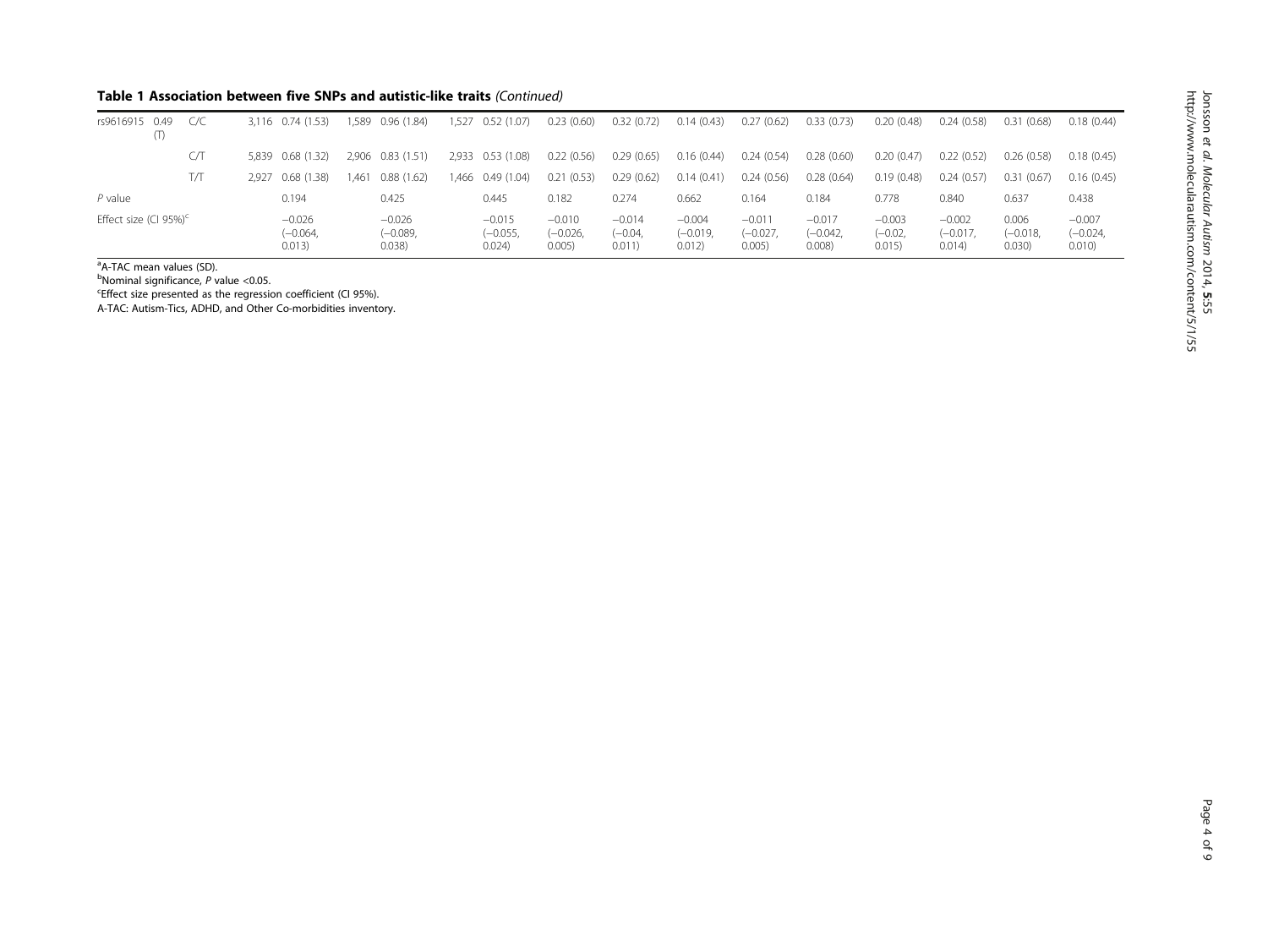analyses. To consider the possible influence of age at testing, all analyses were also performed adjusted for age (see Additional file [1\)](#page-7-0). The Bonferroni corrected  $P$  value was set to 0.0016 (<0.05/32, adjusted for eight A-TAC measurements and four genetic regions).

We used the Quanto software to analyze which effect sizes ( $\beta$ -value) we would be able to detect with a power of 90% or more using an additive genetic model at a significance level of 0.0016 [\[19\]](#page-8-0). The mean values and standard deviation for ALTs, ALT modules, and NDPs were used for the power analyses  $(N = 12,319)$ . For ALTs we had 90% power to detect the following effect sizes: βvalue between 0.08 and 0.09 for all SNPs except for rs36269 ( $\beta$  = 0.12, MAF = 0.13). For the ALT domains (language and social impairment, and restricted and repetitive behavior) the effect size (β-values) ranged between 0.04 and 0.05 and for the genetic factors for NDPs it ranged between 0.03 and 0.06.

## Results and discussion

Our approach was to investigate ALTs and common genetic variations previously implicated in ASD, that is, polymorphisms in CNTNAP2, SHANK3, RELN, and the SNP rs4307059 between CDH9 and CDH10. We could not find any significant association with ALTs for any of the investigated SNPs, however, we did see a nominal significance for the association between the CNTNAP2 SNP rs7794745 and both social interaction impairment and total ALT scores (Table [1\)](#page-2-0).

In the CNTNAP2 gene, the SNP rs7794745 has been associated with autistic disorder [[20](#page-8-0)] while the SNP rs2710102 has mainly been associated with language problems [[11\]](#page-8-0). A study by Whitehouse et al. found nominal significance between rs2710102 (CNTNAP2) and quantitative measures of early language acquisition in the general population [[10\]](#page-8-0), which was not replicated in our study (Table [1\)](#page-2-0).

The SNP rs4307059 in the CDH 9/10 region has previously been associated with ASD in a GWAS [\[5](#page-7-0)], and was replicated in a study by Ma et al. [\[21\]](#page-8-0). This SNP has also been associated with social communication impairments in a large population [\[9](#page-7-0)], however, in line with the results from the two GWAS for autistic traits [\[22,23](#page-8-0)], this could not be replicated in our study (Table [1\)](#page-2-0). However, it should be noted that one of the ALT GWAS included a pooled SNP analysis [[23\]](#page-8-0) and the other had a sample size of 965 subjects [[22\]](#page-8-0). The inconsistency in results may also be due to the use of different measures of ALTs in the studies. To compare our results from previous case–control studies, we used the A-TAC score as a proxy for an ASD diagnosis [[17](#page-8-0)]; rs4307059 was not significantly associated in this case–control analysis (Table 2). Notably, we had low statistical power in these analyses due to the small number of children with A-TAC scores corresponding to an ASD diagnosis.

The rs362691 in RELN has been associated with ASD in a recent meta-analysis that included five association studies [[24\]](#page-8-0); one of the included studies showed significant association [\[25](#page-8-0)]. In SHANK3, mainly rare genetic variations have been identified in subjects with ASD [[14](#page-8-0)] and association analysis for rs9616915 has previously shown negative results for association with ASD in both European and Han Chinese populations [\[26\]](#page-8-0). The previous negative findings do not rule out a potential

| Gene        | <b>SNP</b> | Genotype    | N (case/control) | P value <sup>b</sup> | OR (CI 95%)           |
|-------------|------------|-------------|------------------|----------------------|-----------------------|
| CDH 9/10    | rs4307059  | C/C         | 12/1,651         | 0.835                | 1.087 (0.541-2.184)   |
|             |            | T/C         | 37/5,527         |                      | 1.160 (0.714-1.884)   |
|             |            | T/T         | 36/4,730         |                      |                       |
| CNTNAP2     | rs2710102  | A/A         | 25/3,223         | 0.800                | $0.806$ (0.419-1.551) |
|             |            | A/G         | 44/5,932         |                      | 0.846 (0.468-1.529)   |
|             |            | G/G         | 17/2,735         |                      |                       |
| CNTNAP2     | rs7794745  | A/A         | 41/4,963         | 0.125                | 0.351 (0.127-0.972)   |
|             |            | T/A         | 40/5,493         |                      | 0.422 (0.152-1.168)   |
|             |            | T/T         | 5/1,559          |                      |                       |
| <b>RELN</b> | rs362691   | $C/C + C/G$ | 20/2,820         | 0.933                | 1.023 (0.601-1.742)   |
|             |            | G/G         | 63/9,076         |                      |                       |
| SHANK3      | rs9616915  | C/C         | 30/3,086         | 0.094                | $0.764$ (0.425-1.373) |
|             |            | T/C         | 31/5,808         |                      | 1.371 (0.769-2.447)   |
|             |            | T/T         | 21/2,906         |                      |                       |

Table 2 ASD<sup>a</sup> case–control analyses

<sup>a</sup>Above the score 8.5 on A-TAC.

<sup>b</sup>Uncorrected P value.

ASD: Autism spectrum disorder; A-TAC: Autism-Tics, ADHD, and Other Co-morbidities inventory.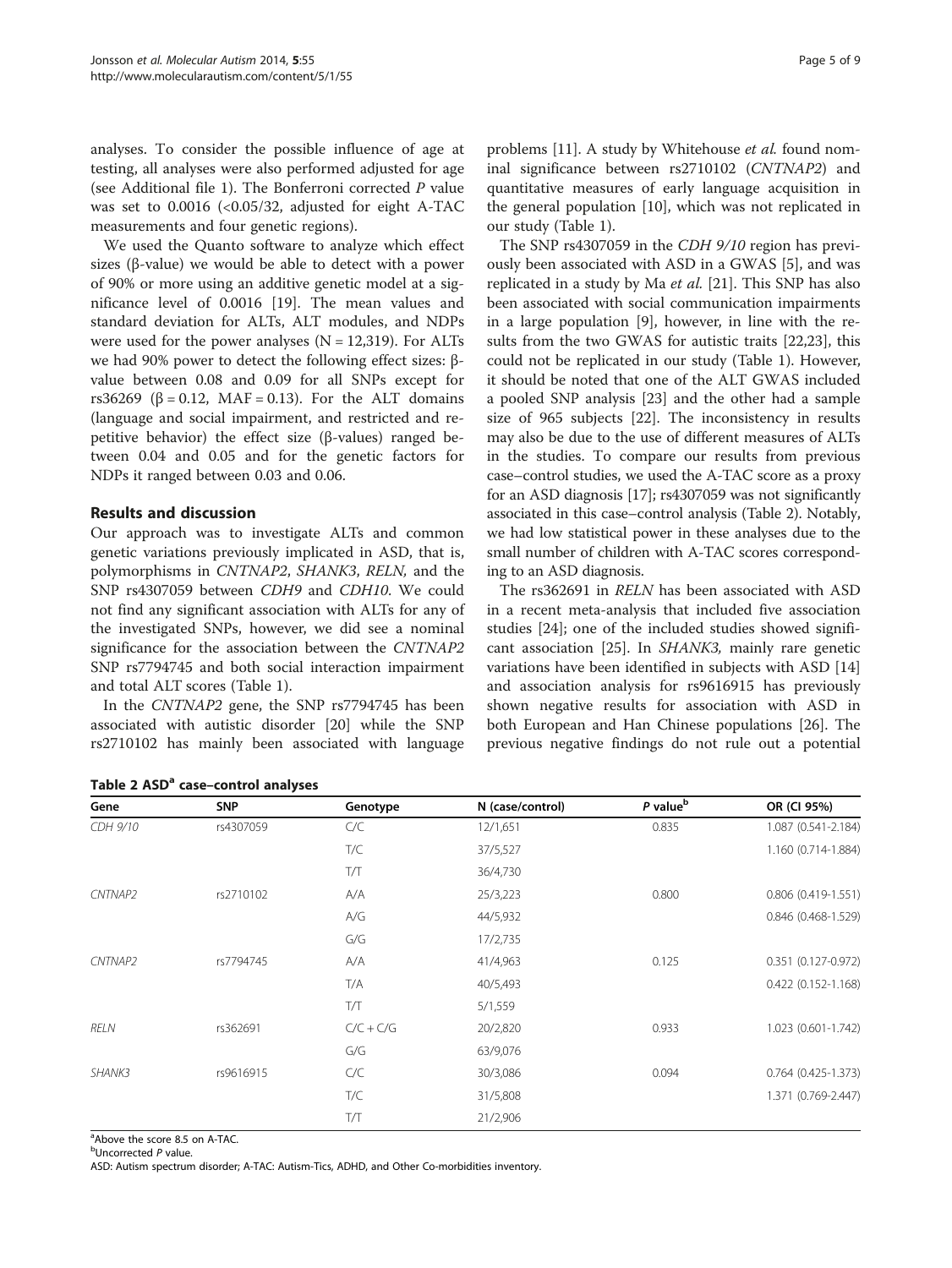|                                   |             |                |     | General NDP <sup>a</sup>         |       |                                  |       |                                  |                               | Impulsivity <sup>a</sup>      |                               |                                  | Learning problems <sup>a</sup>   |                                  |                                  | Tics and autism <sup>a</sup>     |                                  |  |
|-----------------------------------|-------------|----------------|-----|----------------------------------|-------|----------------------------------|-------|----------------------------------|-------------------------------|-------------------------------|-------------------------------|----------------------------------|----------------------------------|----------------------------------|----------------------------------|----------------------------------|----------------------------------|--|
| Gene/<br><b>SNP</b>               |             | MAF Genotype N |     | All                              | N     | <b>Boys</b>                      | N     | Girls                            | All                           | <b>Boys</b>                   | Girls                         | All                              | Boys                             | Girls                            | All                              | <b>Boys</b>                      | Girls                            |  |
| CDH9/10                           |             |                |     |                                  |       |                                  |       |                                  |                               |                               |                               |                                  |                                  |                                  |                                  |                                  |                                  |  |
| rs4307059 0.37                    | (C)         | C/C            |     | 1,149 0.128 (0.70)               | 538   | 0.235(0.72)                      | 611   | 0.034(0.66)                      | 0.032(0.53)                   | 0.034(0.53)                   | 0.030(0.52)                   | 0.002(0.59)                      | 0.017(0.62)                      | $-0.010$<br>(0.57)               | 0.067(0.51)                      | 0.144(0.51)                      | $-0.002$<br>(0.49)               |  |
|                                   |             | T/C            |     | 3,923 0.172 (0.71)               | 1,998 | 0.275(0.73)                      |       | 1,925 0.064 (0.68)               | 0.028(0.54)                   | 0.021(0.55)                   | 0.034(0.53)                   | 0.051(0.62)                      | 0.085(0.65)                      | 0.016(0.58)                      | 0.069(0.55)                      | 0.138(0.58)                      | $-0.003$<br>(0.50)               |  |
|                                   |             | <b>T/T</b>     |     | 3,424 0.132 (0.69)               |       | 1,711 0.244 (0.71)               |       | 1,713 0.019 (0.66)               | 0.023(0.54)                   | 0.038(0.55)                   | 0.009(0.52)                   | 0.031(0.62)                      | 0.066(0.65)                      | $-0.004$<br>(0.59)               | 0.057(0.50)                      | 0.105(0.53)                      | 0.009(0.47)                      |  |
| $P$ value $^{\rm b}$              |             |                |     | 0.962                            |       | 0.661                            |       | 0.811                            | 0.554                         | 0.571                         | 0.959                         | 0.401                            | 0.474                            | 0.702                            | 0.734                            | 0.702                            | 0.695                            |  |
| Effect size (CI 95%) <sup>c</sup> |             |                |     | 0.001<br>$(-0.021,$<br>0.022)    |       | 0.007<br>$(-0.024,$<br>0.037)    |       | $-0.004$<br>$(-0.034,$<br>0.027) | 0.005<br>$(-0.011,$<br>0.021) | 0.006<br>$(-0.016,$<br>0.029) | 0.001<br>$(-0.024,$<br>0.025) | $-0.007$<br>$(-0.023,$<br>0.009) | $-0.008$<br>$(-0.028,$<br>0.013) | $-0.005$<br>$(-0.033,$<br>0.022) | 0.002<br>$(-0.012,$<br>0.017)    | 0.004<br>$(-0.017,$<br>0.025)    | 0.004<br>$(-0.018,$<br>0.026)    |  |
| CNTNAP2                           |             |                |     |                                  |       |                                  |       |                                  |                               |                               |                               |                                  |                                  |                                  |                                  |                                  |                                  |  |
| rs2710102 0.48                    | (G)         | A/A            |     | 2,316 0.121 (0.70)               | 1,153 | 0.203(0.72)                      | 1,163 | 0.040(0.68)                      | 0.004(0.53)                   | 0.002(0.54)                   | 0.007(0.51)                   | 0.050(0.61)                      | 0.056(0.62)                      | 0.043(0.60)                      | 0.057(0.53)                      | 0.126(0.56)                      | $-0.012$<br>(0.49)               |  |
|                                   |             | A/G            |     | 4,242 0.158 (0.70)               | 2,126 | 0.274(0.72)                      |       | 2,116 0.041 (0.65)               | 0.030(0.54)                   | 0.037(0.56)                   | 0.023(0.53)                   | 0.033(0.63)                      | 0.075(0.67)                      | $-0.010$<br>(0.58)               | 0.069(0.52)                      | 0.125(0.55)                      | 0.013(0.49)                      |  |
|                                   |             | G/G            |     | 1,924 0.164 (0.70)               | 966   | 0.268(0.71)                      | 958   | 0.059(0.68)                      | 0.040(0.54)                   | 0.036(0.55)                   | 0.043(0.53)                   | 0.027(0.60)                      | 0.063(0.63)                      | $-0.008$<br>(0.57)               | 0.066(0.53)                      | 0.130(0.56)                      | 0.001(0.49)                      |  |
| $P$ value $b$                     |             |                |     | 0.501                            |       | 0.135                            |       | 0.634                            | 0.344                         | 0.315                         | 0.767                         | 0.450                            | 0.692                            | 0.167                            | 0.768                            | 0.856                            | 0.746                            |  |
| Effect size (CI 95%) $c$          |             |                |     | 0.007<br>$(-0.014,$<br>0.029     |       | 0.025<br>$(-0.008,$<br>0.057)    |       | $-0.006$<br>$(-0.032,$<br>0.019  | 0.008<br>$(-0.009,$<br>0.025) | 0.013<br>$(-0.013,$<br>0.039) | 0.003<br>$(-0.018,$<br>0.025) | $-0.007$<br>$(-0.025,$<br>0.011) | 0.006<br>$(-0.024,$<br>0.037)    | $-0.015$<br>$(-0.037,$<br>0.006) | 0.002<br>$(-0.013,$<br>0.018     | $-0.002$<br>$(-0.027,$<br>0.022) | 0.002<br>$(-0.008,$<br>0.012)    |  |
| rs7794745 0.36                    | (T)         | A/A            |     | 3.499 0.144 (0.70)               |       | 1,714 0.251 (0.72)               |       | 1,785 0.041 (0.67)               | 0.023(0.53)                   | 0.028(0.54)                   | 0.019(0.53)                   | 0.022(0.61)                      | 0.048(0.63)                      | $-0.004$<br>(0.58)               | 0.075(0.53)                      | 0.140(0.55)                      | 0.013(0.49)                      |  |
|                                   |             | T/A            |     | 3,947 0.156 (0.70)               | 2,010 | 0.269(0.71)                      | 1,937 | 0.039(0.67)                      | 0.028(0.54)                   | 0.035(0.56)                   | 0.021(0.53)                   | 0.046(0.62)                      | 0.082(0.66)                      | 0.009(0.58)                      | 0.058(0.53)                      | 0.116(0.56)                      | $-0.001$<br>(0.49)               |  |
|                                   |             | T/T            |     | 1,110 0.146 (0.70)               | 556   | 0.225(0.73)                      | 554   | 0.068(0.65)                      | 0.031(0.53)                   | 0.020(0.56)                   | 0.042(0.51)                   | 0.042(0.63)                      | 0.067(0.63)                      | 0.017(0.62)                      |                                  | $0.050(0.51)$ $0.111(0.53)$      | $-0.012$<br>(0.48)               |  |
| $P$ value $^{\rm b}$              |             |                |     | 0.583                            |       | 0.169                            |       | 0.583                            | 0.590                         | 0.563                         | 0.905                         | 0.811                            | 0.547                            | 0.296                            | 0.112                            | 0.210                            | 0.567                            |  |
| Effect size (CI 95%) $c$          |             |                |     | $-0.006$<br>$(-0.028,$<br>0.016) |       | $-0.023$<br>$(-0.055,$<br>0.010) |       | 0.007<br>$(-0.019,$<br>0.034)    | 0.005<br>$(-0.012,$<br>0.021) | 0.007<br>$(-0.017,$<br>0.031) | 0.001<br>$(-0.021,$<br>0.023) | 0.002<br>$(-0.014,$<br>0.018     | $-0.008$<br>$(-0.032,$<br>0.017) | 0.012<br>$(-0.01,$<br>0.034)     | $-0.012$<br>$(-0.026,$<br>0.003) | $-0.015$<br>$(-0.038,$<br>0.008) | $-0.003$<br>$(-0.013,$<br>0.007) |  |
| RELN                              |             |                |     |                                  |       |                                  |       |                                  |                               |                               |                               |                                  |                                  |                                  |                                  |                                  |                                  |  |
| rs362691                          | 0.13<br>(C) | C/C            | 156 | 0.097(0.68)                      | 80    | 0.149(0.69)                      | 76    | 0.043(0.66)                      | $-0.065$<br>(0.52)            | $-0.111$<br>(0.45)            | $-0.017$<br>(0.58)            | 0.097(0.68)                      | 0.094(0.56)                      | 0.100(0.78)                      |                                  | $0.087(0.51)$ 0.194 (0.53)       | $-0.025$<br>(0.46)               |  |
|                                   |             | C/G            |     | 1,823 0.126 (0.69)               | 874   | 0.270(0.69)                      | 949   | $-0.007$<br>(0.65)               | 0.019(0.55)                   | 0.055(0.57)                   | $-0.015$<br>(0.53)            | 0.025(0.63)                      | 0.055(0.66)                      | $-0.002$<br>(0.60)               | 0.063(0.54)                      | 0.114(0.58)                      | 0.016(0.49)                      |  |
|                                   |             | G/G            |     | 6,483 0.156 (0.70)               | 3.270 | 0.253(0.72)                      |       | 3,213 0.058 (0.67)               | 0.029(0.53)                   | 0.023(0.55)                   | 0.036(0.52)                   | 0.039(0.61)                      | 0.071(0.65)                      | 0.006(0.57)                      | 0.063(0.52)                      | 0.128(0.55)                      | $-0.002$<br>(0.49)               |  |
| $P$ value <sup>b</sup>            |             |                |     | 0.545                            |       | 0.879                            |       | 0.288                            | 0.444                         | 0.856                         | 0.115                         | 0.957                            | 0.802                            | 0.521                            | 0.632                            | 0.715                            | 0.646                            |  |

<span id="page-5-0"></span>

| Table 3 Association between genetic factors for neurodevelopmental problems (NDPs) and five SNPs |  |  |
|--------------------------------------------------------------------------------------------------|--|--|
|                                                                                                  |  |  |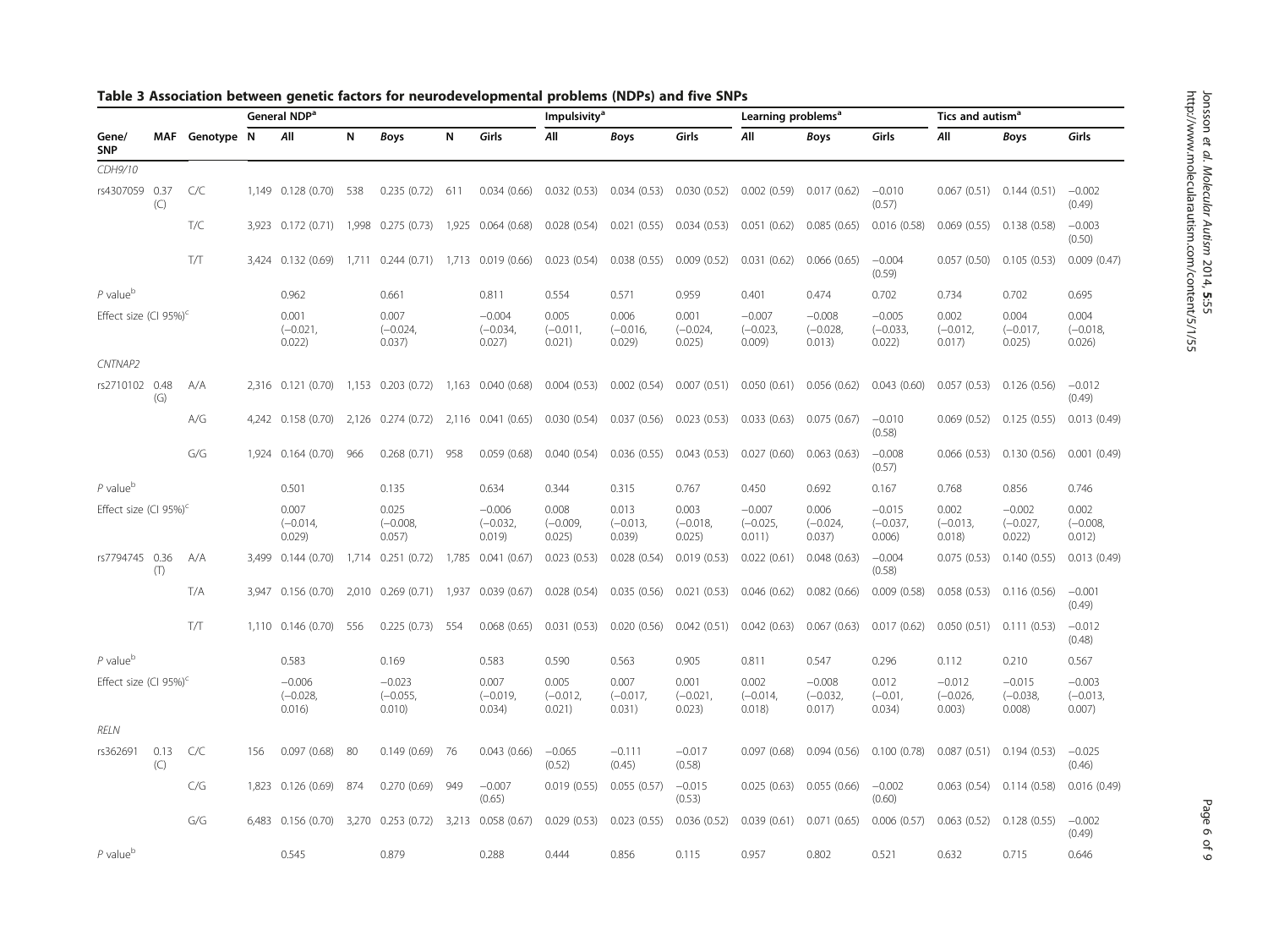| Effect size (95% CI) <sup>c</sup> |     | $-0.010$<br>$(-0.041,$<br>0.022) |                               | 0.003<br>$(-0.04,$<br>0.047) |                              | $-0.026$<br>$(-0.073,$<br>0.022 | $-0.009$<br>$(-0.033,$<br>0.014) | 0.003<br>$(-0.029,$<br>0.035)    | $-0.030$<br>$(-0.067,$<br>$0.007$ ) | 0.001<br>$(-0.023,$<br>0.024) | $-0.004$<br>$(-0.033,$<br>0.026 | 0.014<br>$(-0.029,$<br>$0.056$ ) | 0.005<br>$(-0.016,$<br>$0.026$ ) | 0.006<br>$(-0.025,$<br>0.036) | 0.008<br>$(-0.026,$<br>0.042) |                               |
|-----------------------------------|-----|----------------------------------|-------------------------------|------------------------------|------------------------------|---------------------------------|----------------------------------|----------------------------------|-------------------------------------|-------------------------------|---------------------------------|----------------------------------|----------------------------------|-------------------------------|-------------------------------|-------------------------------|
| SHANK3                            |     |                                  |                               |                              |                              |                                 |                                  |                                  |                                     |                               |                                 |                                  |                                  |                               |                               |                               |
| rs9616915<br>0.49<br>(1)          | C/C |                                  | 2.170 0.149 (0.71)            | 1.123                        | 0.263(0.73)                  | 1.047                           | 0.028(0.65)                      | 0.039(0.54)                      | (0.56)<br>0.041                     | 0.037(0.52)                   | 0.020(0.60)                     | 0.039(0.62)                      | 0.001(0.58)                      | 0.060 (0.54)                  | 0.140(0.55)                   | $-0.025$<br>(0.51)            |
|                                   | C/T |                                  | 4,182 0.161 (0.70)            | 2.044                        | 0.266(0.72)                  | 2,138                           | 0.060(0.66)                      | 0.037(0.54)                      | (0.55)<br>0.053                     | 0.022(0.53)                   | 0.039(0.61)                     | 0.075(0.64)                      | 0.004(0.58)                      | 0.057<br>(0.52)               | 0.096(0.54)                   | 0.020(0.49)                   |
|                                   | T/T | 2.061                            | 0.120(0.69)                   | 1.048                        | 0.232(0.70)                  | .013                            | 0.005(0.66)                      | $-0.010$<br>(0.52)               | $-0.030$<br>(0.54)                  | (0.50)<br>0.011               | 0.042(0.63)                     | 0.083(0.68)                      | $-0.001$<br>(0.57)               | 0.081<br>(0.53)               | 0.169(0.58)                   | $-0.009$<br>(0.46)            |
| $P$ value <sup>b</sup>            |     |                                  | 0.703                         |                              | 0.870                        |                                 | 0.716                            | 0.152                            | 0.068                               | 1.00                          | 0.377                           | 0.308                            | 0.994                            | 0.273                         | 0.266                         | 0.659                         |
| Effect size (CI 95%) $^{\circ}$   |     |                                  | 0.004<br>$(-0.017,$<br>0.025) |                              | 0.002<br>$(-0.027,$<br>.032) |                                 | 0.006<br>$(-0.025,$<br>0.037)    | $-0.012$<br>$(-0.028,$<br>0.004) | $-0.020$<br>$(-0.042,$<br>0.001)    | 0.001<br>$(-0.025,$<br>0.025) | 0.007<br>$(-0.009,$<br>0.023)   | 0.011<br>$(-0.01,$<br>0.031)     | 0.001<br>$(-0.028,$<br>0.028     | 0.008<br>$(-0.006,$<br>0.022  | 0.012<br>$(-0.009,$<br>0.032) | 0.005<br>$(-0.017,$<br>0.028) |

<sup>a</sup>Mean values (SD).

<sup>b</sup>Uncorrected P value.<br><sup>c</sup>Effect size presented

Effect size presented as the regression coefficient (95% CI).

A-TAC: Autism-Tics, ADHD, and Other Co-morbidities inventory.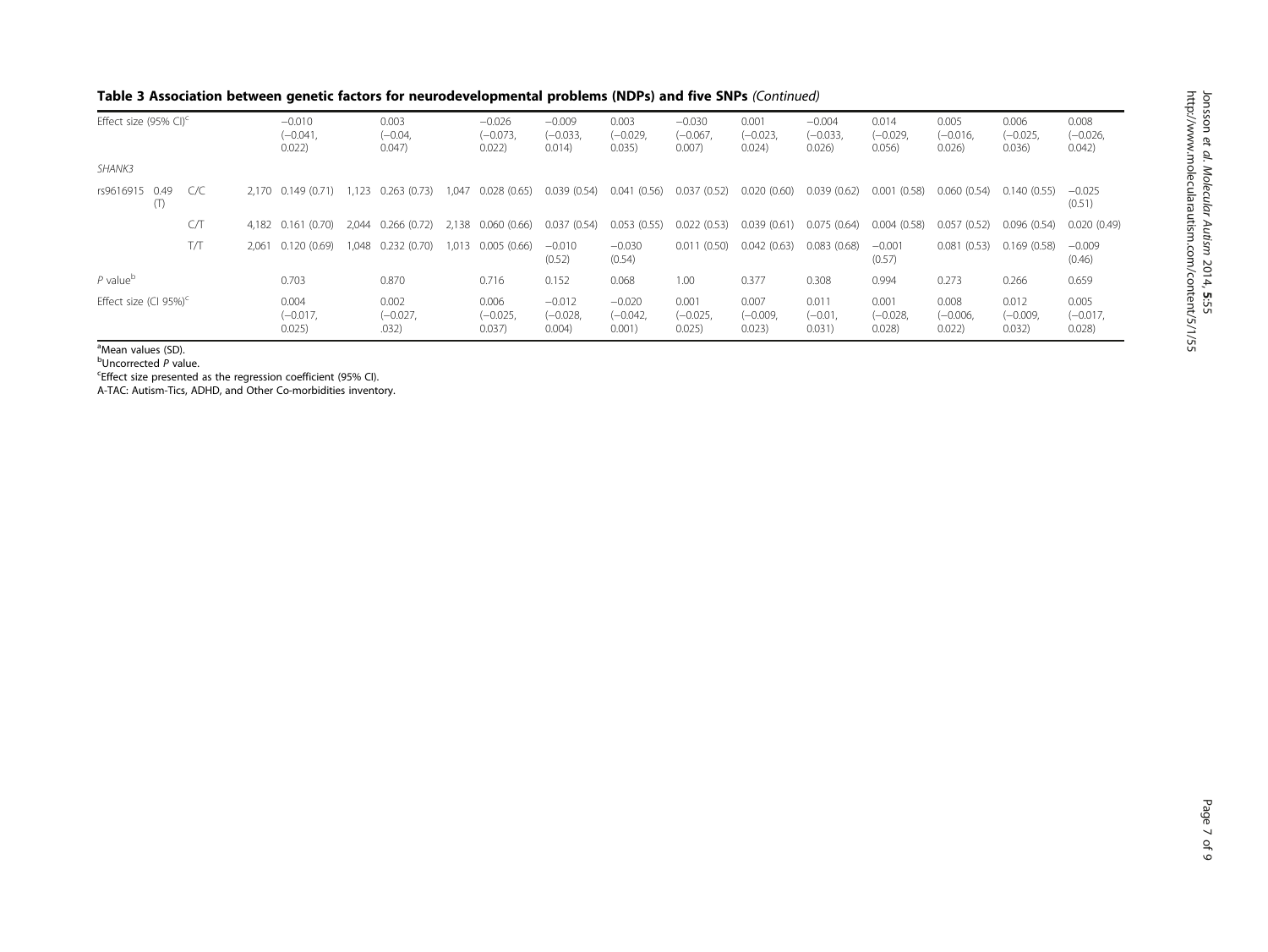<span id="page-7-0"></span>influence of common variation in SHANK3 or RELN on autistic-like traits, which has not been investigated previously. However, in our study we did not find significant associations between ALTs and rs9616915 or rs362691 (Table [1\)](#page-2-0).

Since there is a large co-morbidity between NDPs, we also explored the influence of our ASD candidate SNPs on four genetic NDP factors designed to have 100% heritability [[18\]](#page-8-0), that is, we explored the genetic etiology of the co-morbidity among NDPs. These analyses did not show a major influence of these SNPs on the genetic NDP factors (Table [3](#page-5-0)).

In line with the GWAS published for autistic traits [[22,23\]](#page-8-0), we did not find significant association between the investigated SNPs and ALTs in our large population, although nominal significance is observed for the CNTNAP2 SNP rs7794745. Hence, our results suggest that these genes, which previously have been found associated with ASD diagnosis, do not have any major influence on ALTs in children from the general population. However, it cannot be excluded that other variants in the same genes may have an effect since our selected SNPs do not capture all variations within our selected genes. Further studies that investigate the influence of genetic variation on different measures of ALTs are highly warranted to better understand the genetics of autism related phenotypes and neurodevelopmental disorders.

## Conclusion

Taken together, our association analyses between the investigated autism candidate regions and ALTs do not suggest a major influence on ALTs in children from the general population.

## Additional file

[Additional file 1:](http://www.biomedcentral.com/content/supplementary/2040-2392-5-55-S1.pdf) Association analyses adjusted for age. The additional file includes three additional Tables. Table S1. Association analyses between autistic-like traits and five SNPs after adjustment for age. Table S2. ASD case–control analyses after adjustment for age and Table S3. Association analyses between genetic factors for neurodevelopmental problems and five SNPs after adjustment for age.

#### Abbreviations

A-TAC: Autism-Tics, Attention-Deficit/Hyperactivity Disorder, and Other Co- morbidities inventory; ALT: Autistic-like trait; ASD: Autism Spectrum disorder; CATSS: Child and Adolescent Twin Study in Sweden; CNTNAP2: Contactin associated protein-like 2; NDP: Neurodevelopmental Problem; RELN: Reelin; SHANK3: SH3 and multiple ankyrin repeat domains 3; SNP: Single nucleotide polymorphism.

#### Competing interests

The authors declare that they have no competing interests.

#### Authors' contributions

JM and LJ conceived of the study and designed the experiments in collaboration with LW and PL. LJ carried out the laboratory work, performed

statistical analyses, and was responsible for the handling of samples for genotyping. LW provided financial support, participated in the statistical analyses, and performed results interpretations. DH and AZ participated in the statistical analyzes, acquisition of data, and performed results interpretations. HA developed the A-TAC questionnaire and interpreted the A-TAC data together with SL. EP developed and interpreted the results on the genetic factor for neurodevelopment problems. PL, HA, and SL are responsible for the recruitment of subjects of the CATSS population. All authors made critical revision of the manuscript. JM provided financial support and wrote the manuscript together with LJ. All authors read and approved the final manuscript.

#### Acknowledgements

We are grateful to the study participants and their relatives who have made this study possible. This work has been supported by the Swedish Research Council, the Swedish Council for Working Life and Social Research, The Petrus and Augusta Hedlund Foundation, Åke Wiberg foundation, Åhlens Foundation, Wilhelm and Martina Lundgren Foundation, and the Sahlgrenska Academy.

#### Author details

<sup>1</sup>Department of Pharmacology, Institute of Neuroscience and Physiology at the Sahlgrenska Academy, University of Gothenburg, POB 431, SE 405 30, Gothenburg, Sweden. <sup>2</sup> Department of Medical Epidemiology and Biostatistics, Karolinska Institutet, Stockholm, Sweden. <sup>3</sup>Department of Forensic Psychiatry, Institute of Neuroscience and Physiology at the Sahlgrenska Academy, University of Gothenburg, Gothenburg, Sweden. 4 Swedish Prison and probation service, R&D unit, Gothenburg, Sweden. 5 Gillberg Neuropsychiatry Centre, Institute of Neuroscience and Physiology at the Sahlgrenska Academy, University of Gothenburg, Gothenburg, Sweden.

#### Received: 19 June 2014 Accepted: 20 November 2014 Published: 16 December 2014

#### References

- 1. Leitner Y: The co-occurrence of autism and attention deficit hyperactivity disorder in children - what do we dnow? Front Hum Neurosci 2014, 8:268.
- Lichtenstein P, Carlstrom E, Rastam M, Gillberg C, Anckarsater H: The genetics of autism spectrum disorders and related neuropsychiatric disorders in childhood. Am J Psychiatry 2010, 167:1357-1363.
- 3. State MW, Levitt P: The conundrums of understanding genetic risks for autism spectrum disorders. Nat Neurosci 2011, 14:1499–1506.
- 4. Weiss LA, Arking DE, Daly MJ, Chakravarti A: A genome-wide linkage and association scan reveals novel loci for autism. Nature 2009, 461:802–808.
- 5. Wang K, Zhang H, Ma D, Bucan M, Glessner JT, Abrahams BS, Salyakina D, Imielinski M, Bradfield JP, Sleiman PM, Kim CE, Hou C, Frackelton E, Chiavacci R, Takahashi N, Sakurai T, Rappaport E, Lajonchere CM, Munson J, Estes A, Korvatska O, Piven J, Sonnenblick LI, Alvarez Retuerto AI, Herman EI, Dong H, Hutman T, Sigman M, Ozonoff S, Klin A: Common genetic variants on 5p14.1 associate with autism spectrum disorders. Nature 2009, 459:528–533.
- 6. Anney R, Klei L, Pinto D, Regan R, Conroy J, Magalhaes TR, Correia C, Abrahams BS, Sykes N, Pagnamenta AT, Almeida J, Bacchelli E, Bailey AJ, Baird G, Battaglia A, Berney T, Bolshakova N, Bolte S, Bolton PF, Bourgeron T, Brennan S, Brian J, Carson AR, Casallo G, Casey J, Chu SH, Cochrane L, Corsello C, Crawford EL, Crossett A: A genome-wide scan for common alleles affecting risk for autism. Hum Mol Genet 2010, 19:4072–4082.
- 7. Lundstrom S, Chang Z, Rastam M, Gillberg C, Larsson H, Anckarsater H, Lichtenstein P: Autism spectrum disorders and autisticlike traits similar etiology in the extreme end and the normal variation. Arch Gen Psychiat 2012, 69:46–52.
- 8. Ronald A, Happe F, Bolton P, Butcher LM, Price TS, Wheelwright S, Baron-Cohen S, Plomin R: Genetic heterogeneity between the three components of the autism spectrum: a twin study. J Am Acad Child Adolesc Psychiatry 2006, 45:691–699.
- 9. Pourcain BS, Wang K, Glessner JT, Golding J, Steer C, Ring SM, Skuse DH, Grant SFA, Hakonarson H, Smith GD: Association between a high-risk autism locus on 5p14 and social communication spectrum phenotypes in the general population. Am J Psychiat 2010, 167:1364-1372.